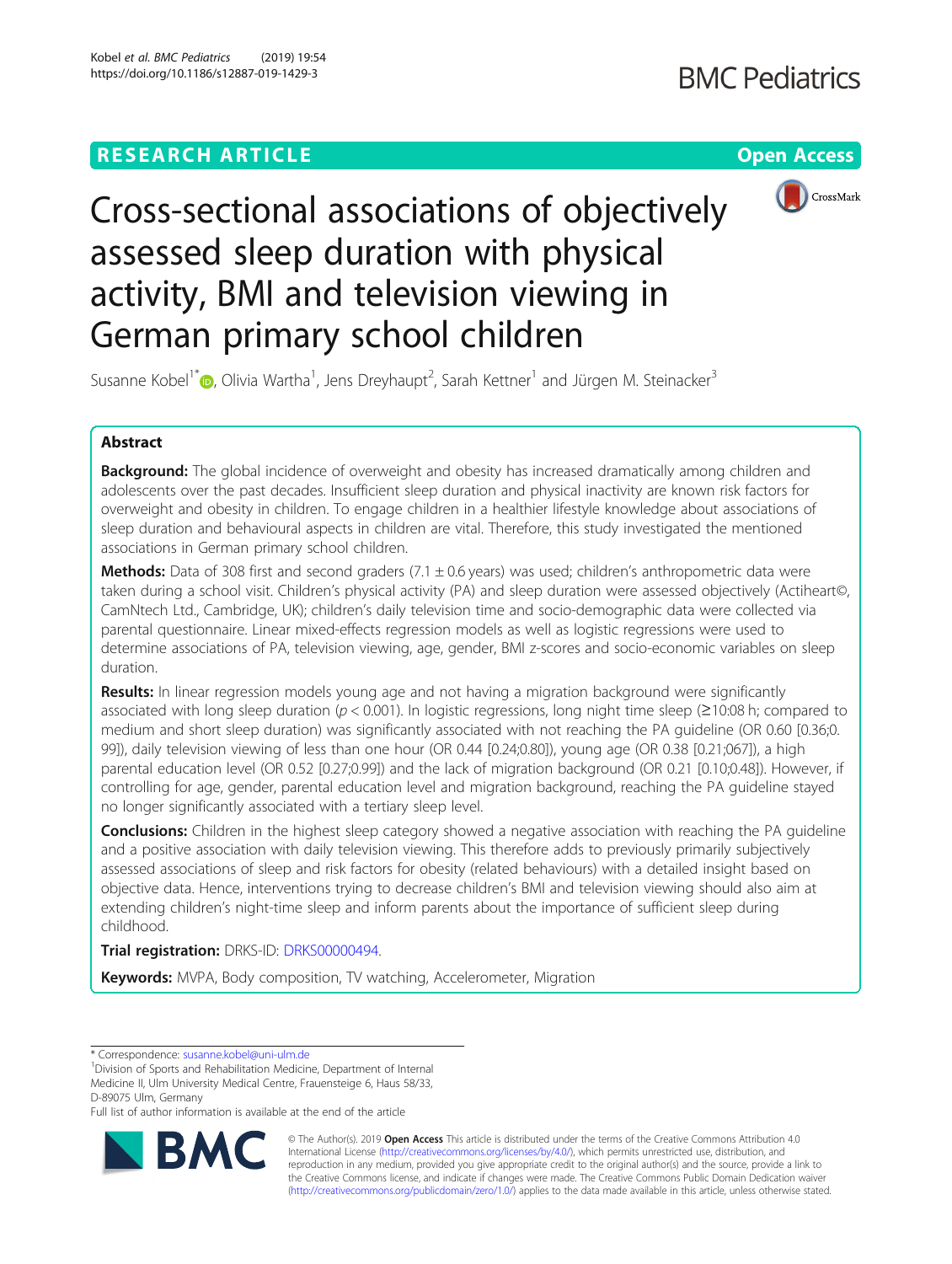# Background

The emergence of overweight and obesity has become a global health problem that no longer affects only wealthier industrialised countries, but is also increasingly spreading in developing countries [\[1](#page-7-0)]. The increase in body weight can lead to serious health consequences such as cardiovascular diseases [[2](#page-7-0)], metabolic disorders, such as diabetes mellitus [\[3\]](#page-7-0), psychological and motor developmental delays  $[4]$  $[4]$  $[4]$ , and emotional stress  $[5]$ .

The global incidence of overweight and obesity has also increased dramatically among children and adolescents over the past 30 years [\[6](#page-7-0)]. If this trend continues, experts predict 11% of overweight children worldwide in 2025 [[7\]](#page-7-0), already in 2016, over 41 million children under the age of five are estimated to be overweight [[8\]](#page-7-0). Since children are dependent on their parent's behaviour, especially their nutrition and physical activity behaviour [[9,](#page-7-0) [10\]](#page-7-0), it is important to introduce children to a healthy lifestyle as early as possible in order to embed healthy habits into their daily life [\[11](#page-7-0)]. Reasons for children's energy unbalance are increased energy intake, often caused by the consumption of sugary drinks as well as too little physical activity and too high screen media use [\[12](#page-7-0)]. This trend is particularly evident in children starting school [[13,](#page-7-0) [14\]](#page-7-0).

In order to counteract this and since regular physical activity has shown to have numerous benefits to children's health [[15,](#page-7-0) [16\]](#page-7-0) the World Health Organisation advocates a daily amount of 60 min of moderate to vigorous physical activity (MVPA) for children and adolescents [\[17](#page-7-0)]. In spite of this, many children are not sufficiently active enough to benefit their health. Depending on assessment method, interpretation, sample and region, between 87% and 3–5% of European youth is considered sufficiently active  $[18]$  $[18]$ . In the US, nearly 50% of children fail to meet the minimum requirement for daily physical activity [[19](#page-7-0)] and less than a third and a quarter of English boys and girls, respectively, between two and 15 years meet the recommended 60 min or more of MVPA a day [\[20](#page-7-0)]. In Germany, less than 20% of primary school children are sufficiently active [[21](#page-7-0)].

However, not only physical inactivity, but also insufficient sleep duration is a recognised risk factor for children's health [\[22](#page-7-0)–[25](#page-8-0)], which importance grows from the time of school entry [[26\]](#page-8-0). Current recommendations, considering children's overall well-being as well as cognitive, emotional and physical health, advocate nine to eleven hours of sleep per day for 6- to 13-year-olds [\[27](#page-8-0)]. Based on those recommendations, internationally, numerous studies investigated the influence of sleep on obesity and obesity-related behaviours in children [[28](#page-8-0), [29\]](#page-8-0). In German as well as Chinese primary school children for instance, a daily sleep duration of 10 h or less was significantly associated to being overweight or obese [\[26](#page-8-0), [28](#page-8-0)]. Similarly, boys who slept less than 10 h per night showed an increased risk of higher fasting blood glucose [[29\]](#page-8-0) and a large review found consistent associations between short sleep duration and more screen media use [[30](#page-8-0)].

Further, there have been many attempts to find associations between children's night-time sleep duration and their physical activity behaviour during the day – especially considering the physical activity guideline of 60 min of moderate to vigorous physical activity (MVPA) daily [[17](#page-7-0)] – although so far with inconsistent findings. Previous research has shown that children's sleep duration was positively [\[31\]](#page-8-0), negatively [\[32,](#page-8-0) [33](#page-8-0)], or not at all [[24](#page-8-0), [34,](#page-8-0) [35](#page-8-0)] related to their physical activity behaviour on the next day. The reasons for these inconsistencies remain unclear; however, many of the studies examining sleep duration base their data on subjective assessments, such as questionnaires or proxy reports, which have known disadvantages and partially invalid for assessing sleep duration [[36](#page-8-0)]. Especially in Germany, there is a lack of data on objectively assessed children's sleep duration and physical activity. Hence, this study investigated associations of objectively assessed sleep duration with physical activity behaviour, body composition and television viewing in German primary school children.

#### **Methods**

# Study population

Baseline data of a sub-sample of 308 first and second graders of 32 primary schools  $(7.1 \pm 0.6 \text{ years})$  taking part in the so-called Baden-Württemberg study in south-west Germany [\[37\]](#page-8-0), was used. Details on its study design and protocol as well as the recruiting process can be found elsewhere [[38](#page-8-0)]. Parents provided their written informed consent to take part in the study and a separate consent for their children to wear a multi-sensor device assessing sleep and physical activity objectively for six consecutive days; children gave their verbal assent on the day of assessment. The study was approved by the university's ethics committee (application no. 126/10) and conducted in accordance with the declaration of Helsinki.

# Anthropometric measurements

Children's anthropometric data (height (cm) and body weight (kg)) were taken by trained staff using a stadiometer and calibrated electronic scales (Seca 213 and Seca 826, respectively, Seca Weighing and Measuring Systems, Hamburg, Germany). Subsequently, children's body mass index (BMI) was calculated (kg/ $m<sup>2</sup>$ ) and converted to BMI z-scores [[39](#page-8-0)].

#### Sleep and physical activity assessment

Children's physical activity and sleep duration were assessed objectively by a chest-worn multi-sensor device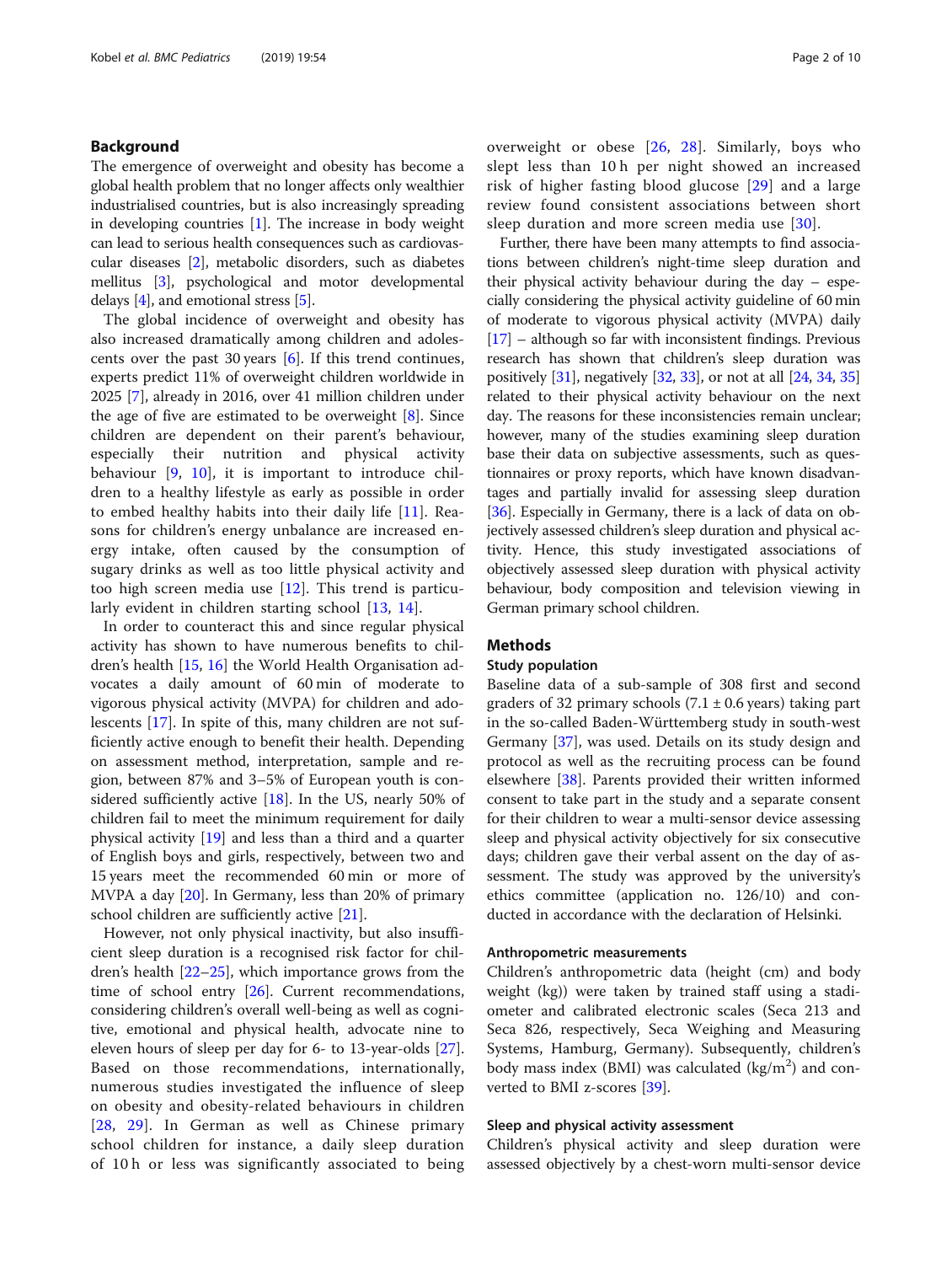(Actiheart©, CamNtech Ltd., Cambridge, UK) which measures uniaxial acceleration in combination with heart rate. Validity of the device in children has been established previously [[40\]](#page-8-0). Although this technique is primarily used to assess physical activity and sedentary behaviour, it has found increasing use in the field of sleep medicine in recent years [\[41](#page-8-0), [42\]](#page-8-0).

The device's recording interval was set to 15 s and participants wore it for six consecutive days and nights (for further details see [[43\]](#page-8-0)). To be included in the physical activity analyses, at least three days (including at least one weekend day) of valid data of more than 10 h were required (as recommended by Trost et al. [[44](#page-8-0)]). First and last recording days were excluded from the analysis to antagonise a novelty factor on the first day, whereas the last day never showed 10 h of recording. In order to show valid sleep data, at least three nights, including at least one at the weekend were necessary (as recommended by the American Academy of Sleep Medicine [\[45](#page-8-0)]). Individual sleep duration was based on the children's individual heart rate variability in combination with assessed inactivity, which allows the determination of the exact time of falling asleep and awaking. Both of which was identified by two independent experts and subsequently calculated in hours per night-time sleep.

Children's physical activity levels were determined on the basis of energy expenditure (MET) predicted by Actiheart©'s captive software (Version 4.0.129), taking into account participant's age, height, body weight and gender in addition to the assessed heart rate and movement counts. Physical activity was then classified into sedentary  $(< 1.5$  MET), light  $(1.5-3$  MET), moderate  $(>$ 3–6 MET), and vigorous (> 6 MET) as well as MVPA (> 3 MET) for each 15 s recording interval [[46\]](#page-8-0). In order to determine whether participants met the WHO physical activity guideline of 60 min of MVPA every single day [\[17](#page-7-0)], the days with valid data were extrapolated to a full week, using a ratio of 5:2 for weekdays and weekend days.

#### Behavioural and socio-demographic data

Behavioural and socio-demographic data were collected using standardised and validated questions [[47\]](#page-8-0) in a parental questionnaire. Children's daily television time was assessed for weekdays as well as weekend days on a categorical level. A ratio of 5:2 was used to determine daily television time. Parental education was based on the highest school education of either one parent or the single parent. Further, children were classified as having a migration background if at least one parent was born abroad or the child was spoken to in foreign language during the first three years of life.

#### Statistical analysis

For logistic regressions, children's sleep duration in hours and minutes was dichotomised by a primary/secondary and tertiary sleep level (total sleep duration of all children was split in three parts of equal frequency); therefore, tertiary sleep level was defined as an average sleep duration of 10 h and 8 min or more (compared to primary sleep level of 9:45 h or less or a secondary sleep level of between 9:46 h and 10:07 h). For logistic regression analyses, physical activity (in minutes per day) was dichotomised by reaching the WHO physical activity guideline of 60 min of MVPA every single day or not. Daily television viewing was dichotomised by one hour or more (median split as well as German recommendations [[48](#page-8-0)]). For logistic regression analyses, children's age was dichotomised at below seven years and seven years or more (median split). Socio-economic variables, such as parental education was dichotomised by primary/secondary and tertiary education level; i.e. having a high school degree or not; and children with at least one parent who was born abroad or were spoken to in foreign language during the first three years of life, were dichotomised as having a migration background.

Group differences between means were analysed with unpaired t-tests; linear regression and ANOVA were used to examine differences in BMI z-scores on the basis of children's sleep duration. Linear mixed-effects regression models were used to determine associations of physical activity, television viewing, age, gender, BMI z-scores and socio-economic variables such as parental education and migration background on sleep duration, controlling for school effects. Logistic regressions were calculated for physical activity and television viewing, controlling for age, parental education and migration background.

Descriptive statistics for continuous variables are displayed in mean values and standard deviations. Categorical variables are described with absolute and relative frequencies. Statistical analyses were performed using SPSS Statistics 25 (SPSS Inc., Chicago, IL, US) and SAS (SAS Institute, Cary, NC, US) with a significance level set to  $\alpha$  < 0.05.

# Results

#### Sample characteristics

There are no differences between the here analysed subsample  $(n = 308)$  and the overall sample of the Baden-Württemberg study ( $n = 1947$ ) with regard to the parameters age, gender, BMI z-scores, parental education level and migration background. A summary of participant's anthropometric and socio-demographic characteristics as well as their physical activity level and television viewing is shown in Table [1.](#page-3-0)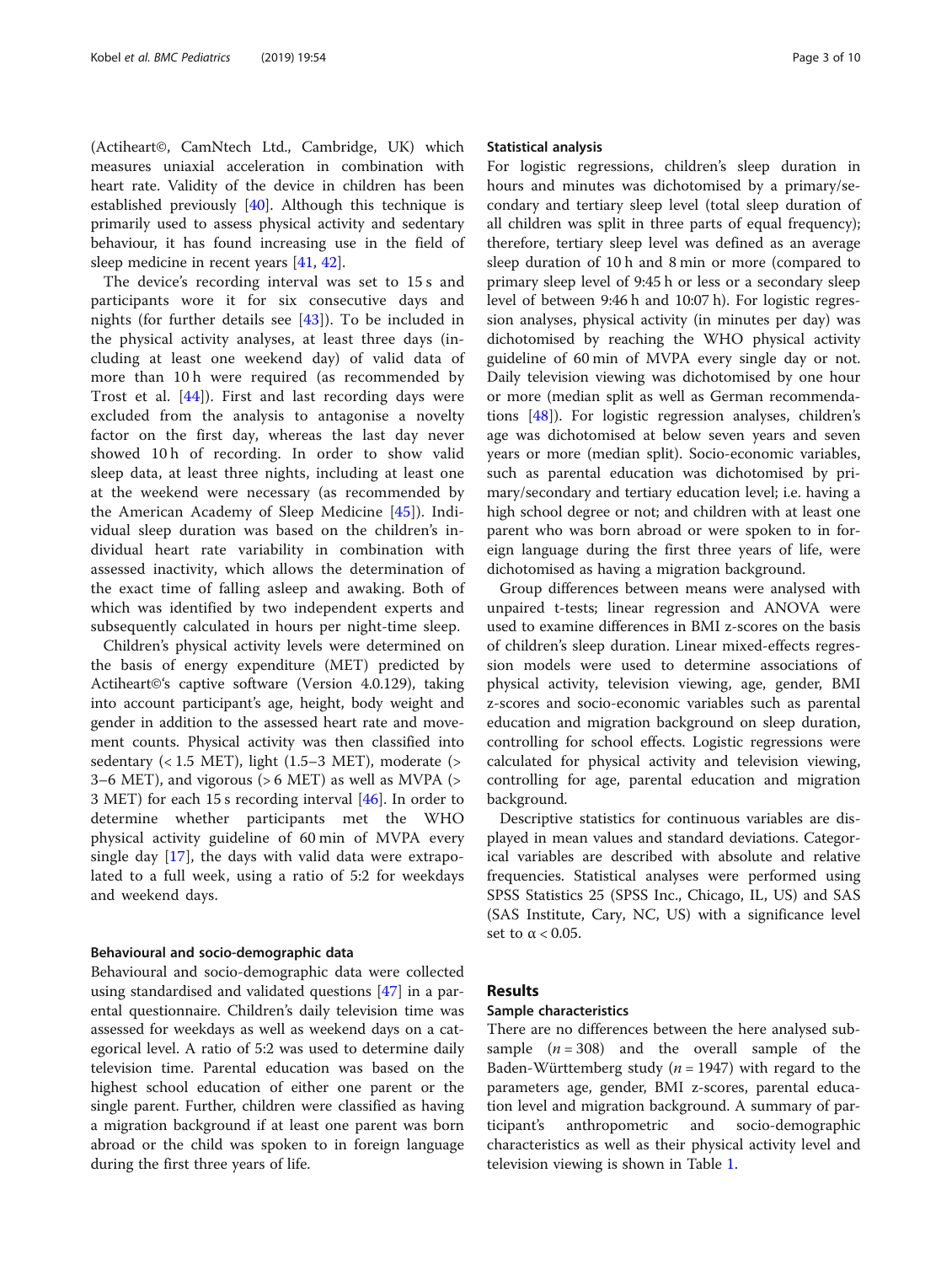| TUTI, 8 Mill) and children with long-sleep duration (tertiary sleep level; $\leq$ TUTI, 8 Mill) |                          |                                              |                                   |  |  |  |  |
|-------------------------------------------------------------------------------------------------|--------------------------|----------------------------------------------|-----------------------------------|--|--|--|--|
| Missing values                                                                                  | Total sample $(n = 308)$ | Short/medium<br>Sleep Duration ( $n = 202$ ) | Long Sleep Duration ( $n = 106$ ) |  |  |  |  |
| 0                                                                                               | 151 (49.0)               | 106(52.5)                                    | 45 (42.5)                         |  |  |  |  |
| $\mathcal{O}$                                                                                   | $7.1 \pm 0.6$            | $7.2 \pm 0.6$                                | $6.9 \pm 0.6$                     |  |  |  |  |
|                                                                                                 | $123.6 \pm 6.1$          | $124.0 \pm 6.1$                              | $122.7 \pm 6.0$                   |  |  |  |  |
|                                                                                                 | $24.6 \pm 4.8$           | $25.0 \pm 4.8$                               | $23.8 \pm 4.7$                    |  |  |  |  |
|                                                                                                 | $0.18 \pm 1.11$          | $0.25 \pm 1.11$                              | $0.03 \pm 1.10$                   |  |  |  |  |
| 13                                                                                              |                          |                                              |                                   |  |  |  |  |
| 13                                                                                              | 36 (12.2)                | 26(13.5)                                     | 10(9.8)                           |  |  |  |  |
| 13                                                                                              | 10(3.4)                  | 6(3.1)                                       | 4(3.9)                            |  |  |  |  |
| $\mathbf{0}$                                                                                    | 9:58(0:29)               | 9:42(0:19)                                   | 10:29 (0:18)                      |  |  |  |  |
| 4                                                                                               | 148 (48.7)               | 105 (52.8)                                   | 43 (41.0)                         |  |  |  |  |
| 2                                                                                               | 2:13(0:58)               | 2:18(0:59)                                   | 2:04(0:55)                        |  |  |  |  |
| 41                                                                                              | 150 (56.2)               | 108 (63.2)                                   | 42 (43.8)                         |  |  |  |  |
| 48                                                                                              | 92 (35.4)                | 59 (36.2)                                    | 33 (34.0)                         |  |  |  |  |
| 41                                                                                              | 71 (26.6)                | 60 (35.7)                                    | 11(11.1)                          |  |  |  |  |
|                                                                                                 |                          |                                              |                                   |  |  |  |  |

<span id="page-3-0"></span>Table 1 Descriptive characteristics of total sample, children with short/medium sleep duration (primary and secondary sleep level; < 10 h, 8 min) and children with long sleep duration (tertiary sleep level; ≥ 10 h, 8 min)

Values are mean (m) ± SD or numbers (n) and percentages (%). Overweight and obese defined as per Cole et al. (2000); MVPA guideline reached = a minimum of 60 min of MVPA (moderate to vigorous physical activity) on all days of the week; TV viewing = television viewing; tertiary family education level = at least one parent has a high school degree; migration background = at least one parent was born abroad or the child was spoken to in foreign language during the first three years of life

\*significant difference between children with short/medium and long sleep duration (p < 0.05)

#### Sleep duration, physical activity and television viewing

On average, children slept 9:58 h  $(\pm 0:29)$  per night (ranging from 8 h 44 min to 12 h 2 min), with a significant difference between younger and older children ( $t = 5.72$ ,  $p < 0.001$ ) but no gender difference. Children of 6 years and younger (average age:  $6.09 \text{ } (\pm \text{ } 0.17)$  years) for example slept on average  $10:05 \ (\pm 0.33)$  hours, whereas children of 8 years and older (average age:  $8.03 \pm 0.37$ ) years) slept 9:45 ( $\pm$  0:27) hours. Also, children with migration background slept significantly less than children without migration background (9:46  $(\pm 0:23)$  hours vs. 10:05 ( $\pm$  0:30) hours, respectively; t = 4.85,  $p < 0.001$ ).

The participating children spent on average 2:13  $(\pm$ 0:58) hours per day in MVPA, with a significant gender difference  $(2:18 \text{ } (\pm 0:59) \text{ hours for boys vs. } 2:04 \text{ } (\pm 0:55)$ hours for girls t = 9.75,  $p < 0.001$ ). Also children spending less than 2 h in MVPA per day (median; average: 1:28 ( $\pm$  0.02) hours) slept with 10:02 ( $\pm$  0:02) hours significantly more than their more active counterparts (average: 2:58 ( $\pm$  0.03) hours) with 9:55 ( $\pm$  0:28) hours (t = 2.20,  $p < 0.028$ ).

However, merely half of the children (48.7%) reached the physical activity guideline of 60 min of MVPA daily. Again, boys achieved this goal significantly more often than girls (68.7% vs. 29.2%, respectively;  $t = 7.46$ ,  $p <$ 0.001). Age, migration background or parental education level were not associated with reaching the physical activity guideline, neither was sleep duration (10:01 (± 0:30) hours for children not reaching the guideline vs. 9:55 ( $\pm$  0:27) hours for children reaching the guideline); age however was associated with daily MVPA ( $t = -3.05$ ,  $p < 0.003$ ).

Children spent on average between 45 and 60 min per day watching television, with a significant difference between children from families with migration background and low parental education levels (t =  $-3.54$ , p < 0.001 and  $t = 5.02$ ,  $p < 0.001$ , respectively). Comparing children who watched television for one hour or more with those who watched television for less than one hour, a significant difference in sleep duration could be observed with children watching more television sleeping less (10:01 ( $\pm$  0:39) hours vs. 9:50 ( $\pm$  0:28) hours, t = 2.22,  $p < 0.027$ ).

# Associations of BMI z-scores, physical activity and television viewing with sleep duration

The results from the linear mixed-effects regression models show significant associations between age and migration background with sleep duration (in hours per night) for the total sample and girls, with younger children and those without a migration background sleeping more (see Table [2](#page-4-0)) and significant associations between age, parental education level and migration background with sleep duration (in hours per night) for boys (see Table [2\)](#page-4-0).

Weight status showed no significant difference in sleep duration with overweight and/or obese children sleeping on average 9:51 ( $\pm$  0:28) hours whereas normal weight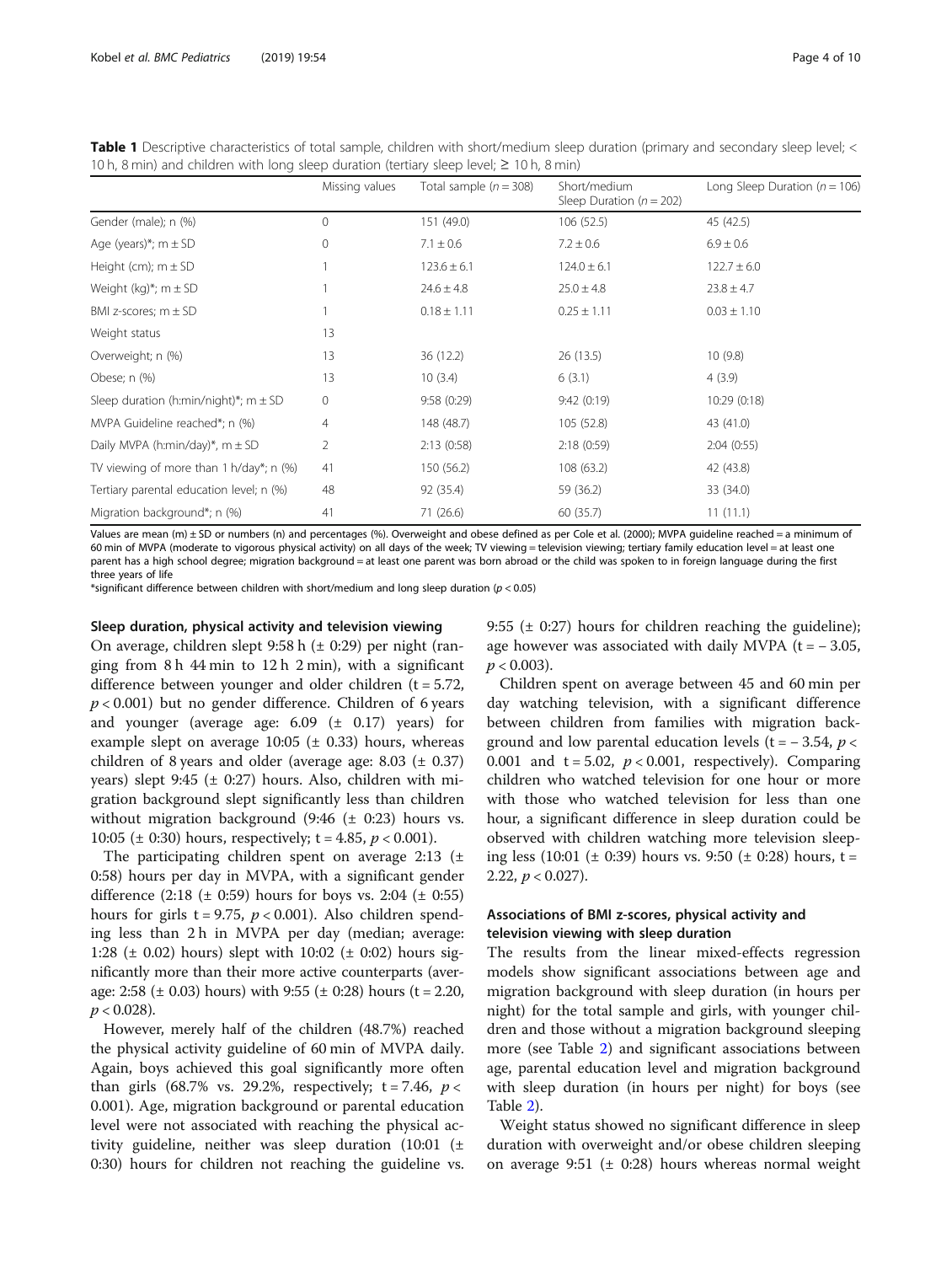|                                                | Total sample              |       | <b>Boys</b>               |       | Girls                     |       |
|------------------------------------------------|---------------------------|-------|---------------------------|-------|---------------------------|-------|
|                                                | Estimate [CI95%]          | D     | Estimate [CI95%]          | D     | Estimate [CI95%]          | р     |
| Daily MVPA [hours]                             | $-0.01$ [ $-0.01;0.01$ ]  | 0.423 | $0.01$ $[-0.01;0.01]$     | 0.883 | $-0.01$ [ $-0.01;0.01$ ]  | 0.157 |
| TV viewing of more than 1 h/day [no vs. yes]   | $0.07$ [ $-0.10;0.24$ ]   | 0.423 | $0.09$ [ $-0.15;0.34$ ]   | 0.447 | $0.06$ [ $-0.18;0.31$ ]   | 0.603 |
| BMI z-score $[-]$                              | $0.01$ $[-0.05;0.07]$     | 0.726 | $-0.02$ [ $-0.10;0.06$ ]  | 0.599 | $0.04$ $[-0.04;0.13]$     | 0.320 |
| Age [years]                                    | $-0.23$ [ $-0.32$ ;-0.13] | 0.001 | $-0.23$ [ $-0.37$ :-0.08] | 0.002 | $-0.24$ [ $-0.37$ ;-0.11] | 0.001 |
| Gender [female vs. male]                       | $-0.10$ [ $-0.23;0.04$ ]  | 0.151 | N/A                       | N/A   | N/A                       | N/A   |
| Tertiary parental education level [no vs. yes] | $0.08$ $[-0.05;0.19]$     | 0.220 | $0.20$ [0.03;0.37]        | 0.021 | $-0.06$ [ $-0.23;0.11$ ]  | 0.501 |
| Migration background [no vs. yes]              | $0.32$ [0.19;0.46]        | 0.001 | $0.23$ [0.02;0.44]        | 0.035 | $0.37$ [0.20;0.55]        | 0.001 |

<span id="page-4-0"></span>Table 2 Associations with daily sleep duration (in hours) displayed for all children, boys and girls (results from linear mixed-effects regression models)

CI confidence interval, Daily MVPA = minutes of MVPA (moderate to vigorous physical activity) per day; TV viewing = television viewing; gender = male; tertiary family education level = at least one parent has a high school degree; migration background = at least one parent was born abroad or the child was spoken to in foreign language during the first three years of life

Bold = significant correlates ( $p < 0.05$ )

children slept 8 min longer (9:59 (± 0:30) hours). Also, a decrease of one minute of daily MVPA was associated with longer sleep duration, as was an increase of 0.01 points in BMI z-score (see Table 2), but none of those associations (BMI z-scores, physical activity (in hours per day) or television viewing) were statistically significant.

In the logistic regression analysis a sleep duration of 10 h and 8 min or more was associated (not significantly) with lower BMI percentiles z-scores  $(0.25 \pm 1.11 \text{ vs. } 0.03$  $\pm$  1.10, respectively; F = 0.93, p < 0.13), and significantly associated with lower daily television viewing (OR 0.45 [0.27;0.76],  $p \le 0.01$ ) as well as negatively associated with reaching the physical activity guideline (OR 0.60 [0.36;0.99],  $p < 0.05$ ). However, if controlling for age, gender, parental education level and migration background, reaching the physical activity guideline stayed no longer significantly associated with a tertiary sleep level (see Table 3).

For the total sample, a long sleep duration was significantly positively associated with daily television viewing of less than one hour  $(OR\ 0.44\ [0.24;0.80])$ , young age (OR 0.38 [0.21;0.67]), a high parental education level

 $(OR$   $0.52$   $[0.27;0.99]$  and the lack of migration background (OR 0.21 [0.10;0.48]; see Table 3).

If analysed separately for boys and girls, only having a migration background was significantly associated with a tertiary sleep level for both genders (OR 0.12 [0.02;0.56] and OR 0.27 [0.10;0.72], respectively). For boys, neither age nor television viewing stayed significantly associated with a long sleep duration, but parental education level still showed a significant association (OR 0.25 [0.09;0.72]). For girls on the other hand, young age and little television viewing were significant positive correlates of a tertiary sleep level (OR 0.27 [0.12;0.60] and OR 0.34 [0.15;0.77], respectively), however parental education lost its significance (see Table 3). Originally planned clustering for schools was neglected as no associations were found.

### **Discussion**

This study investigated associations of objectively assessed night-time sleep duration with daily MVPA, reaching the physical activity guideline of 60 min of MVPA per day, daily television viewing and body composition in the form of BMI z-scores in German primary

**Table 3** Odds Ratios for tertiary sleep level (results from multiple logistic regression models)

|                                   | Total sample         |       | <b>Boys</b>          |       | Girls                |       |
|-----------------------------------|----------------------|-------|----------------------|-------|----------------------|-------|
|                                   | OR [CI95%]           | n     | OR [CI95%]           | D     | OR [CI95%]           | D     |
| MVPA Guideline reached            | $0.68$ $[0.39;1.20]$ | 0.182 | $0.99$ $[0.39;2.51]$ | 0.981 | $0.79$ $[0.33;1.89]$ | 0.598 |
| TV viewing of more than 1 h/day   | $0.44$ [0.24;0.80]   | 0.007 | $0.46$ $[0.17;1.24]$ | 0.123 | $0.34$ [0.15;0.77]   | 0.009 |
| Age                               | $0.38$ [0.21;0.67]   | 0.001 | $0.44$ $[0.18;1.05]$ | 0.064 | $0.27$ [0.12;0.60]   | 0.001 |
| Tertiary parental education level | $0.52$ [0.27;0.99]   | 0.046 | $0.25$ [0.09;0.72]   | 0.010 | 1.05 [0.44;2.50]     | 0.910 |
| Migration background              | $0.21$ [0.10;0.48]   | 0.000 | $0.12$ [0.02;0.56]   | 0.007 | $0.27$ [0.10;0.72]   | 0.009 |

OR Odds Ratio, CI confidence interval; MVPA guideline reached = a minimum of 60 min of MVPA (moderate to vigorous physical activity) on all days of the week; TV viewing = television viewing; tertiary family education level = at least one parent has a high school degree; migration background = at least one parent was born abroad or the child was spoken to in foreign language during the first three years of life

Bold = significant correlates ( $p < 0.05$ )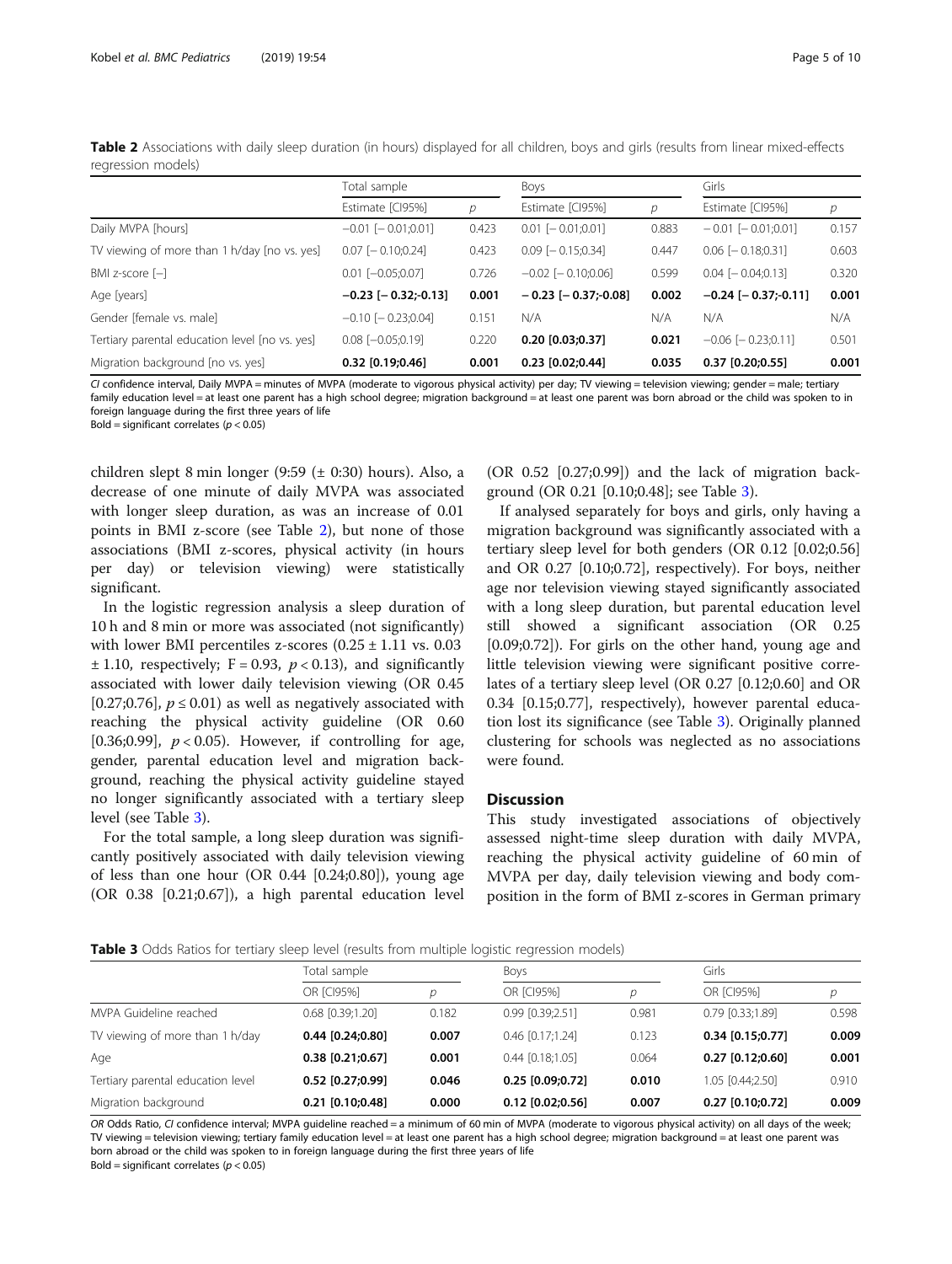school children. On average, children slept short of 10 h, with younger children and those without migration background sleeping significantly more than older children and those with migration background. This could also be confirmed by the results from the linear regression models investigating associations between daily physical activity, television viewing and body composition.

In order to investigate differences in children with long and short sleep duration, three sleep levels were formed. Children with long sleep duration, compared to those with short and medium sleep duration, were grouped in the tertiary sleep level, which was classified as a sleep duration of 10 h and 8 min or more per night. This was – if individually observed – significantly negatively associated with reaching the physical activity guideline of 60 min of MVPA as well as positively associated with daily television viewing of less than one hour. Children's BMI z-scores based on Cole et al. [\[39](#page-8-0)] showed no association with sleep duration, BMI percentiles if classified based on German reference data  $[49]$  $[49]$  $[49]$  on the other hand were significantly associated with the tertiary sleep level (data not shown).

Several previous studies have found that sleep duration may play a key role in the development of overweight and obesity [[22,](#page-7-0) [25,](#page-8-0) [50](#page-8-0)]. In school-aged children for instance, the risk of being overweight or obese in children who had less than 10 h of sleep on non-school days was far greater than in those who slept more than  $10 h$  per night  $[28]$  $[28]$ . In this study however, neither normal weight nor overweight children averaged 10 h of sleep. Still, short sleep duration during childhood was not only associated with present overweight but also with increased body weight in later childhood and adolescence [[25,](#page-8-0) [51](#page-8-0)] as well as higher BMI values and diabetes risk markers [[52\]](#page-8-0). It could be shown that children with too little sleep at 5 to 6 years of age are more likely to be overweight at 15 years [\[25](#page-8-0)] and also children with a short sleep duration at 4 to 5 years showed significantly higher BMI values at 8 and 9 years of age [\[51](#page-8-0)]. The latter however, was partially mediated by increased television viewing at 6 to 7 years of age  $[51]$  $[51]$ .

Apart from such behavioural aspects as television viewing, the suggested reasons for the relationship of sleep and weight status in children vary. Possible approaches assume that sleep duration may be independently associated with children's metabolic body size phenotype [[53\]](#page-8-0) but also that too little sleep can lead either to an increased energy intake or to a reduced metabolic function [\[22](#page-7-0), [54](#page-8-0)]. Both could have a hormonal explanation, since short sleep duration is associated with increased ghrelin levels (which are known to increase one's appetite) and a reduced release of the appetite-inhibiting hormone leptin [[55](#page-8-0)–[58](#page-8-0)]. Further has been shown, that sleep deficiency is associated with a stimulation of certain regions in the brain which are sensitive to food stimuli, which points to the assumption that too little sleep might lead to obesity through the selection of high caloric food [[54\]](#page-8-0).

Explanations such as the above mentioned are supported by the fact that children who sleep less than 10 h per night consume soft drinks more frequently, eat vegetable less often and consume greater amounts of fried food than children whose sleep duration is longer than 10 h [[28,](#page-8-0) [59\]](#page-8-0). Further, a long-term study covering a period of 32 years showed that lack of sleep is associated to an increased BMI independently of other behavioural aspects such as media use and socioeconomic status [[60](#page-8-0)].

Behavioural factors however have also been examined in this study; daily television viewing of one hour or less was not associated with children's sleep duration when analysed in linear regression models but showed significant associations with the tertiary sleep level if analysed in logistic regression models. This is also highlighted by a recent review investigating associations between screen media use and sleep in children and adolescents 5- to 17 years old from different regions around the world [[30\]](#page-8-0). In over 90% of the included studies, more time with screen media was associated with delayed bedtimes and shorter sleep duration among children and adolescents [[30\]](#page-8-0). Among studies associating television viewing with sleep timing and/or quality, over 75% found significant relationships between television watching and too little sleep [[30](#page-8-0)].

This is consistent with most previous research, showing that children with longer periods of television viewing also sleep for shorter periods of time [[61](#page-8-0)–[64](#page-8-0)]. Often this has been attributed to delayed bedtime [[65,](#page-8-0) [66](#page-8-0)] (which has not been considered in this study) but also to physiological suppression of the sleep-promoting hormone melatonin through the bright light of screens [\[67](#page-8-0)]. However, even longitudinal investigations of two-, four, six- and nine-year-olds show, that children with more television use (1.5 h per day or more) at baseline have shorter sleep duration, as well as having a reduction in sleep duration at follow-up with inverse associations of changes in sleep duration [\[62](#page-8-0)].

This sample showed comparably low television viewing levels with children spending on average between 45 and 60 min per day watching television. If watching television for one hour or more per day children slept on average 11 min less than those watching less than one hour per day. If they came from families with migration background and low parental education levels television viewing was significantly higher. Once controlled for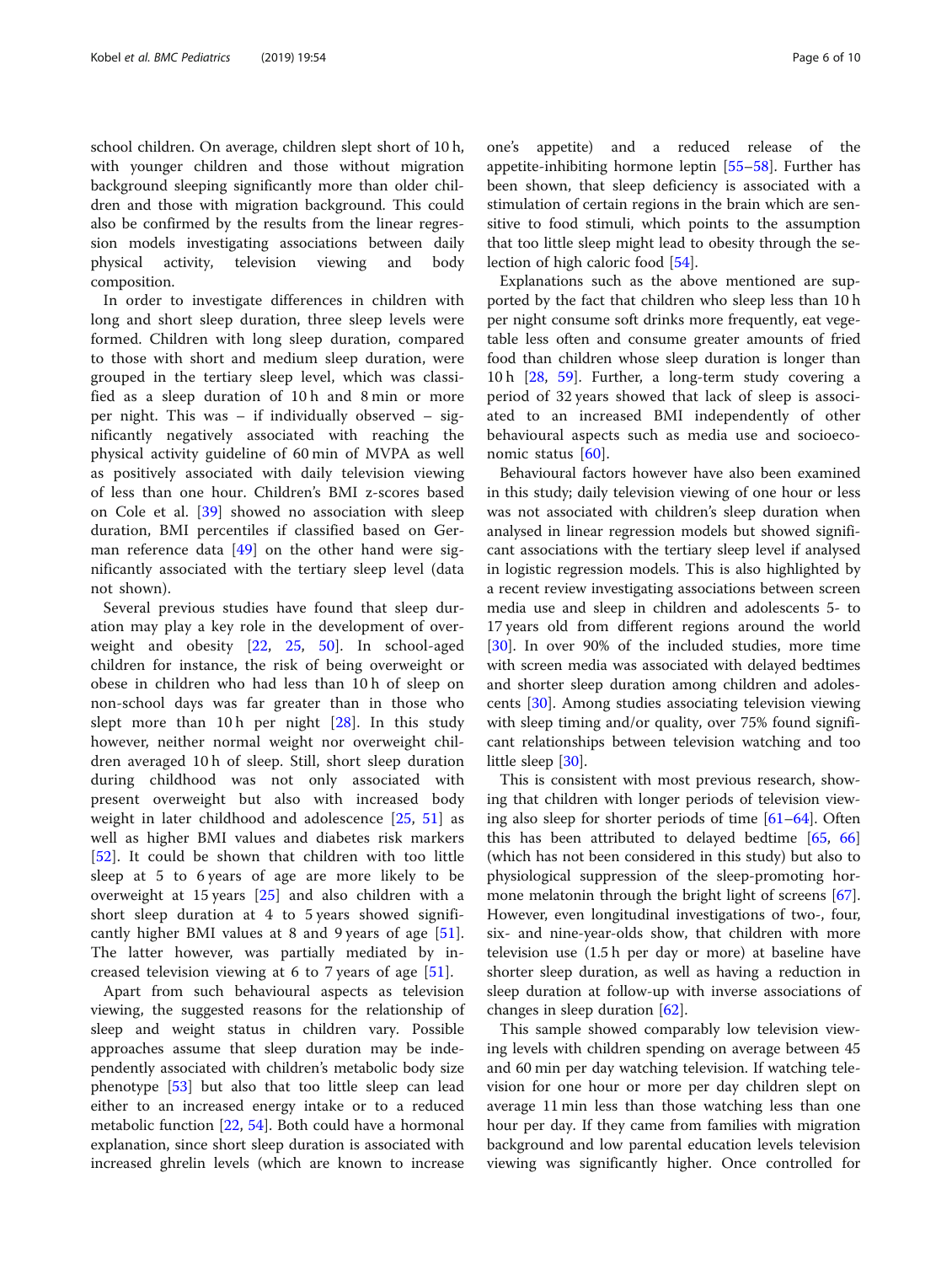those factors, for boys, television viewing no longer stayed significantly associated with long sleep duration. For girls on the other hand, low television use was still significantly positively correlated to a tertiary sleep level if controlling for socioeconomic variables.

Similarly, despite the initial significant association between children's short sleep duration and them reaching the physical activity guideline of 60 min of MVPA on every day of the week [\[17](#page-7-0)] in the logistic regression model, once controlled for age, gender, parental education level and migration background, reaching the physical activity guideline stayed no longer significantly associated with a tertiary sleep level. Also, analysing daily MVPA in hours, independent of reaching the recommended 60 min MVPA per day, in linear regressions no association with sleep duration could be found. Yet, there was a difference of 7 min found when comparing more active children with less active children, which also made a difference whether children slept more or less than 10 h. Therefore, children who spent less time in MVPA slept more (than 10 h). Similarly, previous research has shown inconsistent finding regarding children's physical activity levels. In a recent subjectively assessed sample of 13,000 primary school children in China, children with a sleep duration of 10 h or less were more likely to engage in more moderate and low level physical activity, compared to children sleeping 10 h or more per night [\[28](#page-8-0)]. Vigorous physical activity however, was not associated with sleep duration and no physical activity (duration or frequency) was associated with the amount of sleep on weekends [\[28](#page-8-0)]. Although other studies have shown relationships between longer sleep duration and increased physical activity [[68,](#page-8-0) [69](#page-9-0)], a study assessing children slightly younger than the ones in this sample, found that – objectively assessed – the most active children slept 1:02 and 1:40 h less at night compared with the least active children at 5 and 7 years, respectively [\[70\]](#page-9-0). Also, a sleep duration of an additional hour in 10- to 12-year-olds has been associated with 20 min less of MVPA during the day [[32\]](#page-8-0); whereas other studies show no relationship between sleep duration and physical activity levels on the following day [[24\]](#page-8-0).

Since most studies assess cross-sectional non-experimental data on sleep and physical activity with no meaningful statement on whether physical activity affects sleeping patterns or the other way round, recent research analysed bi-directional associations between sleep duration and MVPA [[71](#page-9-0)]. Lin and colleagues [\[71](#page-9-0)] were able to show that if children's sleep duration was increased by one hour, their time spent in MVPA increased by less than one minute. Further, if MVPA was to predict sleep duration, MVPA was significantly associated with sleep duration; for each one hour increase in MVPA, sleep duration increased by six minutes [[71\]](#page-9-0).

In order to investigate and clarify this question further, more longitudinal experimental research with objective measurement methods are needed. However, until then, this research adds valuable insights in associations of children's sleep duration and behavioural as well as physical factors. In spite of this, these findings should be interpreted with caution since there are some limitations that need to be considered. Since physical activity was estimated on the basis of energy expenditure it could have led to misinterpretations of some children's intensities and therefore the reported results. Further, the used device recorded children's activity four times per minute, which may have been not often enough in order to accurately capture every activity. Further, information on television watching was provided by parents in a questionnaire, which is subject to a reporting bias. Moreover, a potential selection bias cannot be ruled out since children, parents and schools participated on a voluntary basis. Furthermore should be noted that the sample – although from a quite widely spread area – is not representative, mainly due to its low overweight and obesity prevalence. A further limitation is the cross-sectional design of this study which does not allow for causal interpretation and the study is relatively small and therefore underpowered, which limits observing potentially significant associations. Additionally, when analysed with logistic regression models, six children (2% of the cohort) who slept more than the recommended 9 to 11 h per night, we included in the highest sleep level, which was not further considered and could also contribute to potential health issues. Despite these limitations, the comprehensive assessment of children's weight status as well as the consideration of a multiplicity of independent factors should be considered a strength of this study. Further strengths of this study are the objective measurement of body composition and the individual calculation of objectively assessed sleep duration and physical activity which allow a certain reliability of data.

# **Conclusions**

The here investigated associations of objectively assessed night-time sleep duration with reaching the physical activity guideline of 60 min of MVPA per day and daily television viewing in German primary school children, showed that – although not associated when analysed in linear regression models – both are independently associated with a tertiary sleep level of 10 h and 8 min per night or more. This therefore adds to previously primarily subjectively assessed associations of sleep and risk factors for obesity (related behaviours) with a detailed insight based on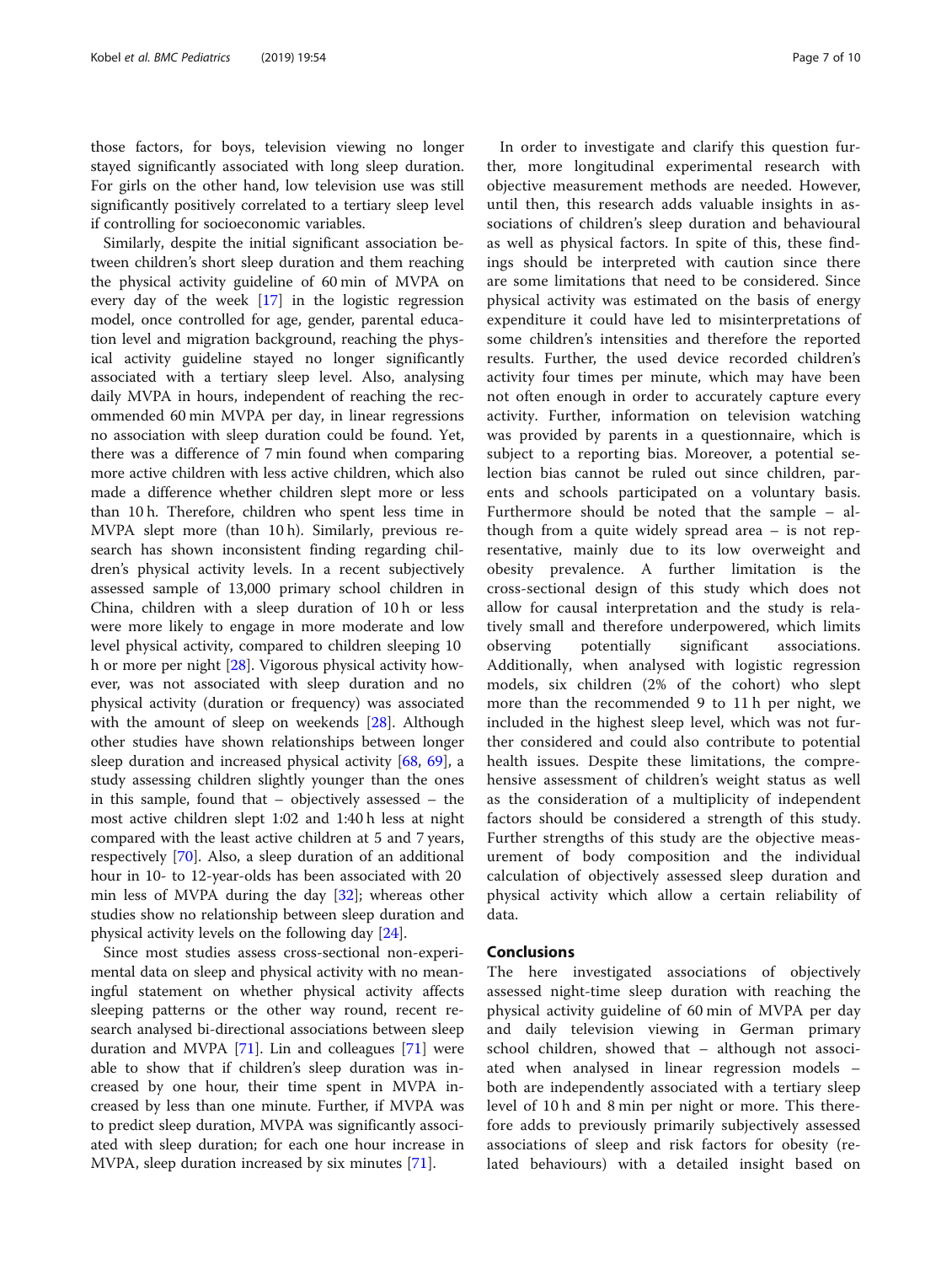<span id="page-7-0"></span>objective data. However, more longitudinal and experimental research is needed in order to provide reliable data in order to enable decision making of public health stakeholders, policymakers and practitioners. Interventions trying to decrease children's BMI and television viewing should also aim at extending children's night-time sleep and inform parents about the importance of sufficient sleep during childhood in order to pursue a holistic health promotion.

#### Abbreviations

BMI z-scores: body mass index z-scores; BMI: body mass index; MVPA: moderate to vigorous physical activity; WHO: World Health **Organisation** 

#### Acknowledgements

The authors acknowledge and thank all members of the "Join the Healthy Boat" team including cooperating institutes, participating schools, teachers, parents and children.

#### Funding

The programme as well as the study was financed by the Baden-Württemberg Stiftung (Grant No. BWS\_1.479.00\_2009), which had no influence on either data or manuscript.

#### Availability of data and materials

The datasets used and/or analysed during the current study are available from the corresponding author on reasonable request.

#### Authors' contributions

SKo designed and carried out the study, analysed the data, performed the statistical analysis and drafted the manuscript. OW designed and carried out the study and revised the manuscript. JD designed the study, prepared the data, supported the statistical analysis and revised the manuscript. SKe designed and carried out the study, analysed the data and revised the manuscript. JMS designed the study and revised the manuscript. All authors read and approved the final manuscript.

#### Ethics approval and consent to participate

The study was approved and consented by the University of Ulm's ethics committee (No. 126/10), conducted in accordance with the declaration of Helsinki and is registered at the German Clinical Trials Register (DRKS-ID: DRKS00000494). Parents provided their written informed consent to take part in the study and a separate consent for their children to wear a multi-sensor device assessing sleep and physical activity objectively for six consecutive days; children gave their verbal assent on the day of assessment.

#### Consent for publication

Not applicable.

#### Competing interests

The authors declare that they have no competing interests.

### Publisher's Note

Springer Nature remains neutral with regard to jurisdictional claims in published maps and institutional affiliations.

#### Author details

<sup>1</sup> Division of Sports and Rehabilitation Medicine, Department of Internal Medicine II, Ulm University Medical Centre, Frauensteige 6, Haus 58/33, D-89075 Ulm, Germany. <sup>2</sup>Institute of Epidemiology and Medical Biometry, Ulm University, Schwabstr. 13, D-89075 Ulm, Germany. <sup>3</sup>Division of Sports and Rehabilitation Medicine, Department of Internal Medicine II, Ulm University Medical Centre, Leimgrubenweg 14, D-89075 Ulm, Germany.

#### Received: 8 May 2018 Accepted: 7 February 2019 Published online: 11 February 2019

#### References

- 1. Seidell JC, Halberstadt J. The global burden of obesity and the challenges of prevention. Ann Nutr Metab. 2015;66(2):7–12.
- 2. Kuciene R, Dulskiene V, Medzioniene J. Association of neck circumference and high blood pressure in children and adolescents: a case-control study. BMC Pediatr. 2015;15(1):127–36.
- 3. Grigorakis DA, Georgoulis M, Psarra G, Tambalis KD, Panagiotakos DB, Sidossis LS. Prevalence and lifestyle determinants of central obesity in children. Eur J Nutr. 2016;55(5):1923–31.
- 4. Cataldo R, Huang J, Calixte R, Wong AT, Bianchi-Hayes J, Pati S. Effects of overweight and obesity on motor and mental development in infants and toddlers. Pediatr Obes. 2016;11(5):389–96.
- 5. Dev DA, McBride BA, Fiese BH, Jones BL, Cho H. Risk factors for overweight/ obesity in preschool children: an ecological approach. Child Obes. 2013;9(5): 399–408.
- 6. Ng M, Fleming T, Robinson M, Thomson B, Graetz N, Margono C, et al. Global, regional, and national prevalence of overweight and obesity in children and adults during 1980–2013. A systematic analysis for the Global Burden of Disease Study 2013. Lancet. 2014;384(9945):766–81.
- 7. WHO World Health Organization. Global status report on noncommunicable diseases, vol. 2014. Geneva: World Health Organization; 2014.
- 8. WHO World Health Organization. Overweight and obesity Fact sheet. 2018. [http://www.who.int/mediacentre/factsheets/fs311/en/.](http://www.who.int/mediacentre/factsheets/fs311/en/) Accessed 8 Feb 2019.
- 9. Savage JS, Orlet Fisher J, Birch LL. Parental influence on eating behavior: conception to adolescence. J Law Med Ethics. 2007;35(1):22–34.
- 10. Zecevic CA, Tremblay L, Lovsin T, Michel L. Parental influence on Young Children's physical activity. Int J Pediatr. 2010;2010:468526.
- 11. WHO World Health Organization. Draft final report of the commission on ending childhood obesity. Geneva: WHO Document Production Services; 2015.
- 12. Must A, Barish EE, Bandini LG. Modifiable risk factors in relation to changes in BMI and fatness: what have we learned from prospective studies of school-aged children? Int J Obes. 2009;33:705–15.
- 13. Wheaton N, Millar L, Allender S, Nichols M. The stability of weight status through the early to middle childhood years in Australia: a longitudinal study. BMJ Open. 2015;5(4):1–9.
- 14. Sahoo K, Sahoo B, Choudhury AK, Sofi NY, Kumar R, Bhadoria Ajeet S. Childhood obesity: causes and consequences. J Family Med Prim Care. 2015;4(2):187–92.
- 15. Andersen LB, Harro M, Sardinha LB, Froberg K, Ekelund U, Brage S, et al. Physical activity and clustered cardiovascular risk in children: a crosssectional study (the European youth heart study). Lancet. 2006;368:299– 304.
- 16. Janssen I, LeBlanc AG. Systematic review of the health benefits of physical activity and fitness in school-aged children and youth. Int J Behav Nutr Phys Act. 2010;7:40.
- 17. WHO World Health Organization. Global recommendations on physical activity for health. Geneva: World Health Organization; 2010.
- 18. Guinhouya BC, Samouda H, de Beaufort C. Level of physical activity among children and adolescents in Europe: a review of physical activity assessed objectively by accelerometry. Pub Health. 2013;127:301–11.
- 19. Song M, Carroll DD, Fulton JE. Meeting the 2008 physical activity guidelines for Americans among U.S. youth. Am J Prev Med. 2013;44(3):216–22.
- 20. The Health and Social Care Information Centre. Health Survey for England 2008: Physical activity and fitness. Leeds: NHS Information Centre; 2009.
- 21. Krug S, Jekauc D, Poethko-Müller C, Woll A, Schlaud M. Zum Zusammenhang zwischen körperlicher Aktivität und Gesundheit bei Kindern und Jugendlichen. Ergebnisse des Kinder- und Jugendgesundheitssurveys (KiGGS) und des Motorik Moduls (MoMo) [Relationship between physical activity and health in children and adolescents Results of the German Health Interview and Examination Survey for Children and Adolescents (KiGGS) and the "Motorik-Modul" (MoMo)] Bundesgesundheitsbl Gesundheitsforsch Gesundheitsschutz 2012;55:111–20.
- 22. Chaput JP, Lambert M, Gray-Donald K, McGrath JJ, Tremblay MS, O'Loughlin J, Tremblay A. Short sleep duration is inde-pendently associated with overweight and obesity in Quebec children. Can J Public Health. 2011; 102(5):369–74.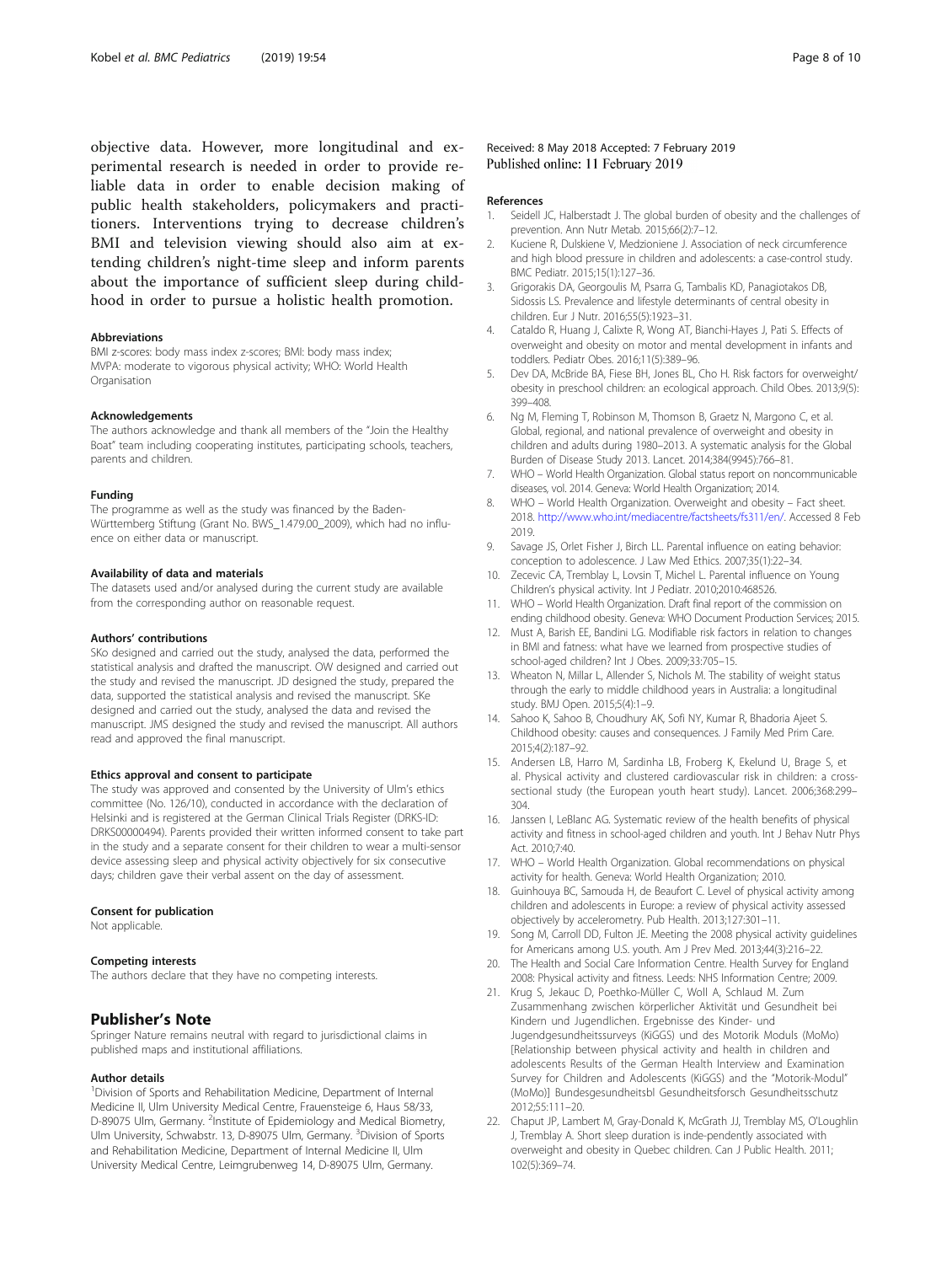- <span id="page-8-0"></span>23. Börnhorst C, Hense S, Ahrens W, Hebestreit A, Reisch L, Barba G, et al. From sleep duration to childhood obesity--what are the path-ways? Eur J Pediatr. 2012;171(7):1029–38.
- 24. Ekstedt M, Nyberg G, Ingre M, Ekblom Ö, Marcus C. Sleep, physical activity and BMI in six to ten-year-old children measured by accelerometry: a crosssectional study. Int J Behav Nutr Phys Act 2013;10(82):1–10.
- 25. Bonuck K, Chervin RD, Howe LD. Sleep-disordered breath-ing, sleep duration, and childhood overweight: a longitudinal cohort study. J Pediatr. 2015;166(3):632–9.
- 26. Hense S, Pohlabeln H, de Henauw S, Eiben G, Molnar D, Moreno LA, et al. Sleep duration and overweight in European children: is the association modified by geographic region? Sleep. 2011;34(7):885–90.
- 27. Hirshkowitz M, Whiton K, Albert SM, Alessi C, Bruni O, DonCarlos L, et al. National Sleep Foundation's sleep time duration recommendations. Methodology and results summary. Sleep Health. 2015;1(1):40–3.
- 28. Zhang J, Zhang YT, Jiang YR, Sun WQ, Zhu Q, Ip P, Zhang DL, et al. Effect of sleep duration, diet, and physical activity on obesity and overweight elementary school students in Shanghai. J Sch Health. 2018;88:112–21.
- 29. Pulido-Arjona L, Correa-Bautista JE, Agostinis-Sobrinho C, Mota J, Santos R, Correa-Rodríguez M, et al. Role of sleep duration and sleep-related problems in the metabolic syndrome among children and adolescents. Ital J Pediatr. 2018;44:9.
- 30. Hale L, Guan S. Screen time and sleep among school-aged children and adolescents: a systematic literature review. Sleep Med Rev 2015;21:e50–8.
- 31. Hart CN, Carskadon MA, Considine RV, Fava JL, Lawton J, Raynor HA, et al. Changes in children's sleep duration on food intake, weight, and leptin. Pediatr. 2013;132:e1473–80.
- 32. Sorić M, Starc H, Borer KT, Jurak G, Kovač M, Strel J, et al. Associations of objectively assessed sleep and physical activity in 11-year old children. Ann Hum Biol. 2015;42(1):31–7.
- 33. Pesonen AK, Sjöstén NM, Matthews KA, Heinonen K, Martikainen S, Kajantie E, et al. Temporal associations between daytime physical activity and sleep in children. PLoS One 2011. 6(8):e22958.
- 34. Vincent GE, Barnett LM, Lubans DR, Salmon J, Timperio A, Ridgers ND. Temporal and bidirectional associations between physical activity and sleep in primary school-aged children. Appl Physiol Nutr Metab 2017. 42(3):238–42.
- 35. Lin Y, Borghese MM, Janssen I. Bi-directional association between sleep and outdoor active play among 10–13 year olds. BMC Pub Health. 2018;18:224–31.
- 36. Bauer K, Blunden S. How accurate is subjective reporting of childhood sleep patterns? A review of the literature and implications for practice. Curr Pediatr Rev. 2008;4(2):132–42.
- 37. Kobel S, Wirt T, Schreiber A, Kesztyüs D, Kettner S, Erkelenz N, et al. Intervention effects of a school-based health promotion Programme on obesity related Behavioural outcomes. J Obes. 2014:1–8.
- 38. Dreyhaupt J, Koch B, Wirt T, Schreiber A, Brandstetter S, Kesztyüs D, et al. Evaluation of a health promotion program in children: study protocol and design of the cluster-randomized Baden-Württemberg primary school study. BMC Pub Health. 2012;12(157):1–12.
- 39. Cole TJ, Bellizzi MC, Flegal KM, Dietz WH. Establishing a standard definition for child overweight and obesity worldwide: international survey. BMJ. 2000; 320:1240–3.
- 40. Corder K, Brage S, Wareham NJ, Ekelund U. Comparison of PAEE from combined and separate heart rate and movement models in children. Med Sci Sports Exerc. 2005;37:1761–7.
- 41. Sadeh A. The role and validity of actigraphy in sleep medicine: an update, practice points, research agenda. Sleep Med Rev. 2011;15(4):259–67.
- 42. Wearables HHC. Die Bedeutung der neuen Technologie für die Sportmedizin [Wearables – the meaning of a new technology for sports medicine]. Dtsch Z Sportmed. 2016;67:285–6.
- 43. Kettner S, Kobel S, Fischbach N, Drenowatz C, Dreyhaupt J, Wirt T, et al. Objectively determined physical activity levels of primary school children in south-West Germany. BMC Pub Health. 2013;13:895–904.
- 44. Trost SG, Pate RR, Freedson PS, Sallis JF, Taylor WC. Using objective physical activity measures with youth: how many days of monitoring are needed? Med Sci Sports Exerc. 2000;32:426–31.
- 45. Sack RL, Auckley D, Auger R, Carskadon MA, Wright KP Jr, Vitiello MV, et al. Circadian rhythm sleep disorders: part II, advanced sleep phase disorder, delayed sleep phase disorder, free-running disorder, and irregular sleepwake rhythm. Sleep. 2007;30(11):1484–501.
- 46. Pate RR, Pratt M, Blair SN, Haskell WL, Macera CA, Bouchard C, et al. Physical activity and public health: a recommendation from the Centers for Disease

Control and Prevention and the American College of Sports Medicine. JAMA. 1995;273:402–7.

- 47. Kurth BM, Schaffrath Rosario A. Übergewicht und Adipositas bei Kindern und Jugendlichen in Deutschland [Overweight and obesity in children and adolescents in Germany]. Bundesgesundheitsbl Gesundheitsforsch Gesundheitsschutz. 2010;53(7):643–52.
- Rütten A, Pfeiffer K (Eds.). Nationale Empfehlungen für Bewegung und Bewegungsförderung. [national recommendations for physical activity and physical activity promotion]. Erlangen-Nürnberg: FAU; 2016.
- 49. Kromeyer-Hauschild K, Wabitsch M, Kunze D, Geller F, Geiß HC, Hesse V, et al. Perzentile für den Body-mass-Index für das Kindes- und Jugendalter unter Heranziehung verschiedener deutscher Stichproben [Percentiles of body mass index in children and adolescents evaluated from different regional German studies]. Monatsschr Kinderheilkd. 2001; 149(8):807–18.
- 50. Moraleda-Cibrián M, O'Brien LM. Sleep duration and body mass index in children and adolescents with and without obstructive sleep apnea. Sleep Breath. 2014;18:555–61.
- 51. Magee C, Caputi P, Iverson D. Lack of sleep could increase obesity in children and too much television could be partly to blame. Acta Paediatr. 2014;103:e27–31.
- 52. Rudnicka AR, Nightingale CM, Donin AS, Sattar N, Cook DG, Whincup PH, Owen CG. Sleep duration and risk of type 2 diabetes. Pediatrics. 2017;140(3): e20170338.
- 53. Lim HH. Sleep duration independently influences metabolic body size phenotype in children and adolescents: a population-based study. Sleep Med. 2018;42:47–52.
- 54. Copinschi G, Leproult R, Spiegel K. The important role of sleep in metabolism. Front Horm Res. 2014;42:59–72.
- 55. Spiegel K, Tasali E, Penev P, Van CE. Brief communication: sleep curtailment in healthy young men is associated with decreased leptin levels, elevated ghrelin levels, and increased hunger and appetite. Ann Intern Med. 2004; 141:846–50.
- 56. Spiegel K, Leproult R, L'hermite-Baleriaux M, Copinschi G, Penev PD, Van Cauter E. Leptin levels are dependent on sleep duration: relationships with sympathovagal balance, carbohydrate regulation, cortisol, and thyrotropin. J Clin Endocrinol Metab. 2004;89:5762–71.
- 57. Chaput JP, Despres JP, Bouchard C, Tremblay A. Short sleep duration is associated with reduced leptin levels and increased adiposity: results from the Quebec family study. Obesity. 2007;15:253–61.
- 58. Taheri S, Lin L, Austin D, Young T, Mignot E. Short sleep duration is associated with reduced leptin, elevated ghrelin, and increased body mass index. PLoS Med. 2004;1:e62.
- 59. Franckle RL, Falbe J, Gortmaker S, Ganter C, Taveras EM, Land T, et al. Insufficient sleep among elementary and middle school students is linked with elevated soda consumption and other unhealthy dietary behaviours. Prev Med. 2015;74:36–41.
- 60. Landhuis CE, Poulton R, Welch D, Hancox RJ. Childhood sleep time and long-term risk for obesity. A 32-year prospective birth cohort study. Pediatrics. 2008;122(5):955–60.
- 61. Cain N, Gradisar M. Electronic media use and sleep in school-aged children and adolescents. A review. Sleep Med. 2010;11(8):735–42.
- 62. Marinelli M, Sunyer J, Alvarez-Pedrerol M, Iñiguez C, Torrent M, Vioque J, et al. Hours of television viewing and sleep duration in children. A multicentre birth cohort study. JAMA Pediatr. 2014;168(5):458–64.
- 63. Falbe J, Davison KK, Franckle RL, Gantner C, Gortmaker SL, Smith L, et al. Sleep duration, restfulness, and screens in the sleep environment. Pediatrics. 2015;135(2):e367–75.
- 64. LeBourgeois MK, Hale L, Chang AM, Akacem LD, Montgomery-Downs HE, Buxton OM. Digital media and sleep in childhood and adolescence. Pediatrics. 2017;140(2):92–6.
- 65. Abe T, Hagihara A, Nobutomo K. Sleep patterns and impulse control among Japanese junior high school students. J Adolesc. 2010;33(5):633–41.
- 66. Adam EK, Snell EK, Pendry P. Sleep timing and quantity in ecological and family context: a nationally representative time-diary study. J Fam Psychol. 2007;21(1):4.
- 67. Higuchi S, Motohashi Y, Liu Y, Maeda A. Effects of playing a computer game using a bright display on presleep physiological variables, sleep latency, slow wave sleep and REM sleep. J Sleep Res. 2005;14(3):267–73.
- 68. Kjeldsen JS, Hjorth MF, Andersen R, Michaelsen KF, Tetens I, Astrup A, et al. Short sleep duration and large variability in sleep duration are independently